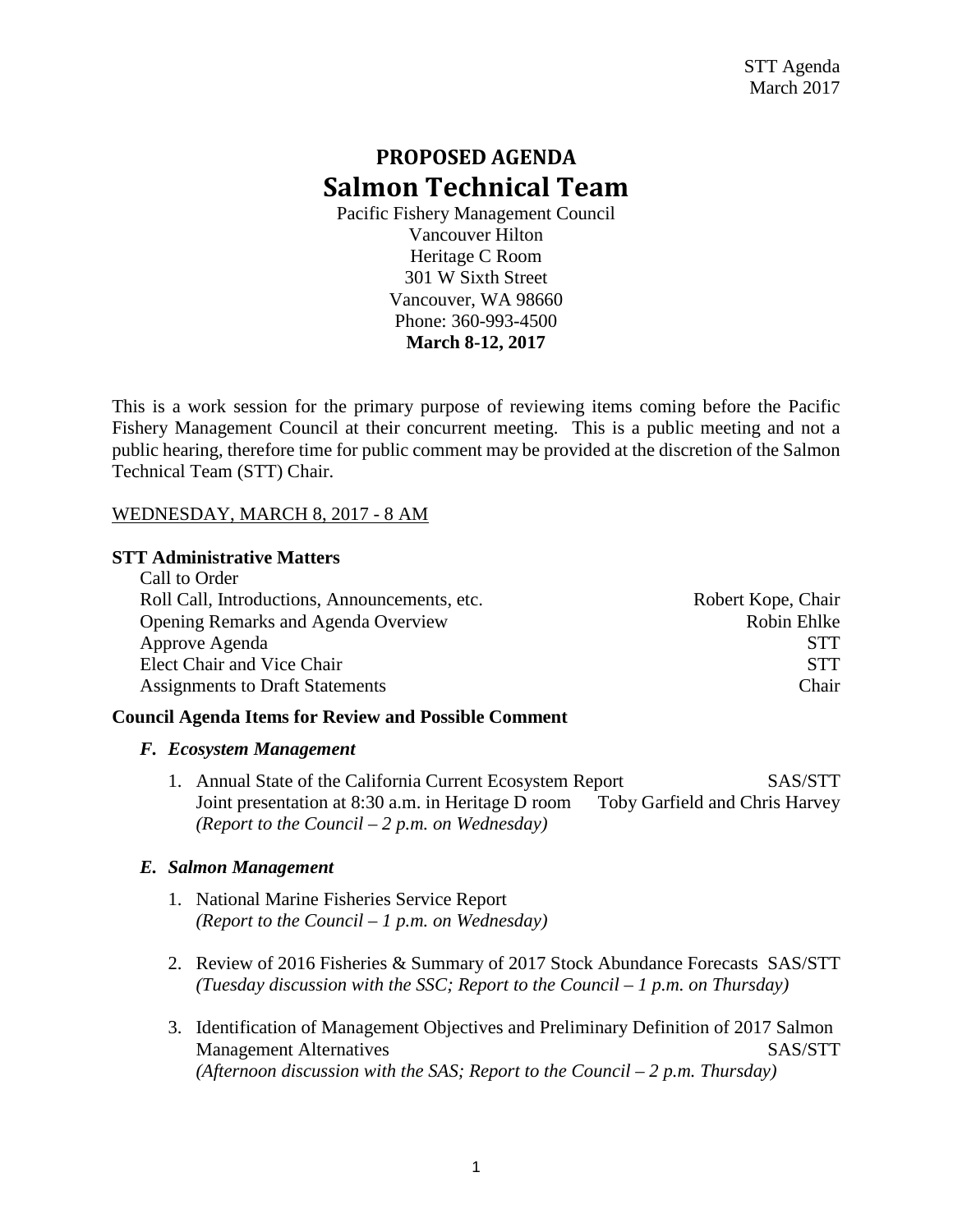# *I. Groundfish Management*

1. Salmon Endangered Species Act (ESA) Consultation Analysis Susan Bishop Joint presentation at 4 p.m. in Heritage C room STT/GMT *(Report to the Council –11 a.m. on Friday)*

## **STT Administrative Matters (continued)**

Review Statements

## THURSDAY, MARCH 9, 2017 - 8 AM

## **STT Administrative Matters (continued)**

Review Statements

#### **Council Agenda Items for Review and Possible Comment**

#### *E. Salmon Management*

4. Council Recommendations for 2017 Management Alternative Analysis Robin Ehlke *(Report to the Council – 3 p.m. on Friday)*

#### **STT Administrative Matters (continued)**

Review Statements

#### FRIDAY, MARCH 10, 2017 - 8 AM

#### **STT Administrative Matters (continued)**

Review Statements

#### **Council Agenda Items for Review and Possible Comment**

#### *E. Salmon Management*

5. Further Council Direction for 2017 Management Alternatives Robin Ehlke *(Report to the Council – 4 p.m. on Saturday*)

## **STT Administrative Matters (continued)**

Review Statements

#### SATURDAY, MARCH 11, 2017 - 8 AM

## **STT Administrative Matters (continued)**

Review Statements